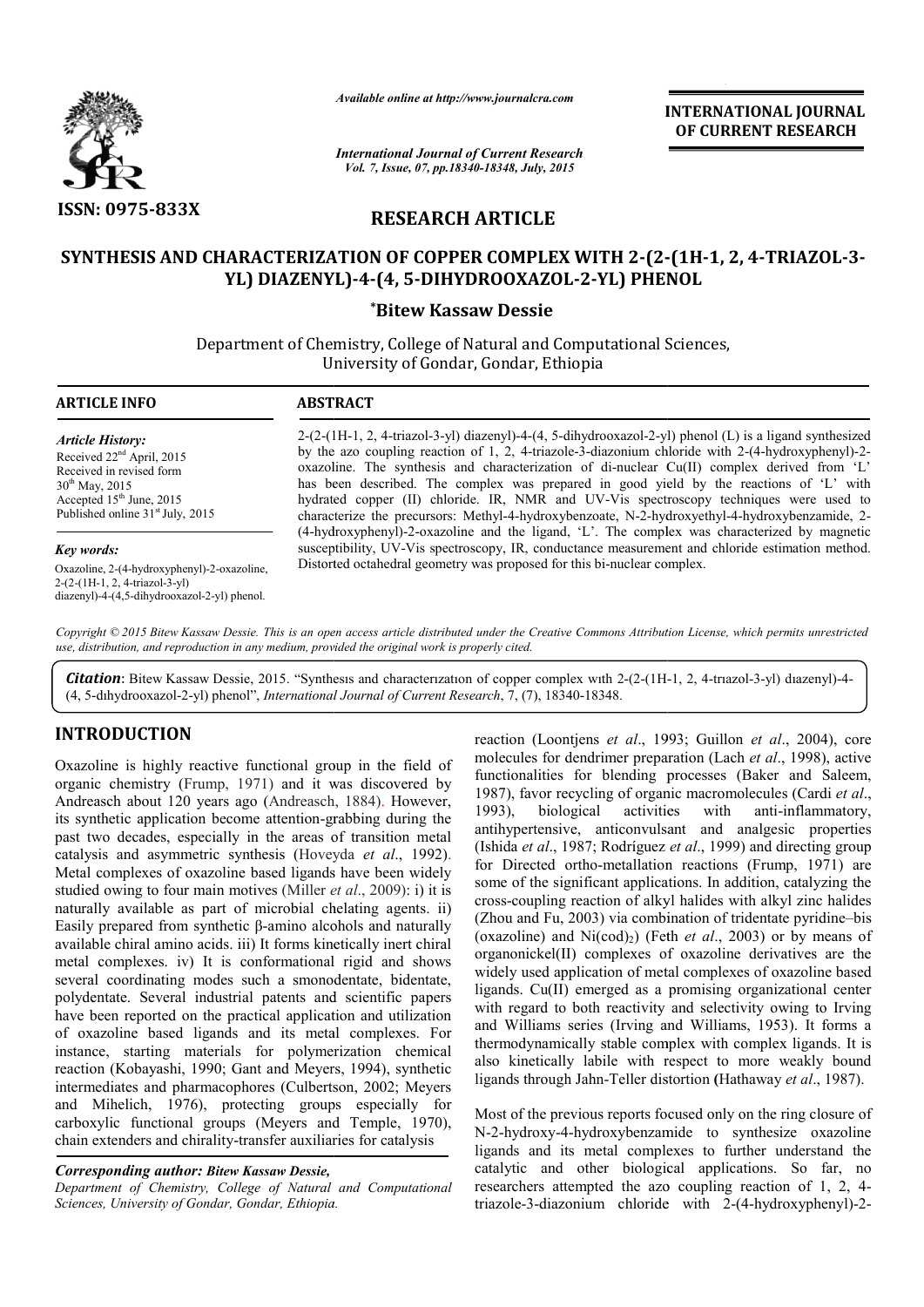oxazoline ligand to create -N=N- coordination center. The main objective of this study was therefore to synthesize and characterize 2-(2-(1H-1, 2, 4-triazol-3-yl) diazenyl)-4-(4, 5 dihydrooxazol-2-yl) phenol ligand and its copper complex.

# Experimental

# Chemicals and Reagents

All chemicals were used as received without further purification and most of them were of analytical grade. The reagents used were hydrated copper(II) chloride, amitrole, sodium nitrite, thionyl chloride, p-hydroxy benzoic acid.

# Instrumentation

<sup>1</sup>H and <sup>13</sup>C NMR spectra were recorded in CDCl<sub>3</sub> by using Bruker Ultra-shield NMR (400 and 100.6 MHz for  ${}^{1}$ H and  ${}^{13}$ C respectively). IR spectra were recorded using Perkin-Elmer FT-IR spectrophotometer in the range of 4000-400 cm<sup>-1</sup>. Electronic spectra of the ligands and the metal complexe were recorded in the region in the range of 200-800 nm by SPECTRONIC GENESYTM 2PC UV-Visible spectrophotometer. The magnetic susceptibility of the complex was measured using MSB-AUTO, Sherwood magnetic balance. The metal estimation was done using BUCKER Scientific 210 VGB atomic absorption spectrophotometer. Elemental analyses of CHN were carried out by using Exter Analytical CE 440 elemental analyzer. The conductivity of the complex was obtained on Bench conductivity meter (EC 214). The melting point was recorded using IA 9200 digital melting point apparatus.

### Syntheses of precursors and Ligand

### *Synthesis of Methyl-4-hydroxybenzoate*

To a 100 mL round bottom flask containing 4-hydroxybenzoic acid (0.5 g, 0.0036 mol), methanol (20 mL) and concentrated sulfuric acid (3 mL) were added (Srividhya *et al*., 2009; Dinku *et al*., 2003). The reaction mixture was refluxed for 12 h, cooled to room temperature and was poured into ice cooled water. The resulting white solid was washed several times with water to remove the traces of acid and was crystallized from aqueous ethanol to afforded white crystalline solid (0.43 g, 78.12%), mpt, 133-135 <sup>o</sup>C.



Scheme 1. Esterification reaction of 4-hydroxybenzoic acid

## *Synthesis of N-2-hydroxyethyl-4-hydroxybenzamide*

A mixture of methyl-4-hydroxybenzoate (5 g, 0.031 mol) and ethanolamine (7.5 mL, 0.064 mol) was refluxed at 140 °C for 6 h (Lustoň *et al*., 2006). Excess of ethanolamine and ethanol released in the reaction were removed using rotary evaporator where yellowish oil was obtained (4.76 g, 80%), which was directly used (Scheme 2) for a ring closure reaction to obtain the intended 2-(4-hydroxyphenyl)-2-oxazoline.



Scheme 2. Preparation of N-2-hydroxy-4-hydroxybenzamide

## *Synthesis of 2-(4-hydroxyphenyl)-2-oxazoline*

4-hydroxybenzamide (5 g, 0.0276 mol) was dissolved in methylene chloride and cooled to 0 °C and a cold freshly distilled thionyl chloride (15 g, 0.126 mol) was added dropwise. The reaction mixture was kept at 0 °C for 30 min. and stirred at room temperature for additional 21 h. The product obtained was filtered, washed four times with  $CH_2Cl_2$ and then aqueous solution of solution of NaHCO<sub>3</sub> (0.4 M, 50) mL) was added portionwise where effervescence was observed. The mixture was stirred for additional 30 minutes and filtered. The solid product was dried in an oven at 60  $^{\circ}$ C (2.84 g, 63%), mpt, (197 - 200 <sup>0</sup> C) (Lustoň *et al*., 2006).



Scheme 3. Synthesis of 2-(4-hydroxyphenyl)-2-oxazoline

Synthesis of 2-(2-(1H-1, 2, 4-triazol-3-yl) diazenyl)-4-(4,5 dihydro-oxazol-2-yl) phenol (Srividhya *et al*., 2009)

### *Diazotization of 3-Amino-1, 2, 4-triazol*

3-Amino-1,2,4-triazol (amitrole) (0.21 g, 0.0025 mol) and concentrated hydrochloric acid (0.3015 g, 0.0025 mol) were mixed in 100 mL round bottomed flask. The reaction mixture was cooled to 0  $^{\circ}$ C on ice bath. Sodium nitrite (0.1725 g, 0.0025 mol) was dissolved in distilled water (10 mL) and was added to the acidic solution of 3-amino-1, 2, 4-triazol dropwise.



Scheme 4. Diazotization reaction of 3-amino-1, 2, 4-triazol

# *Azo coupling reaction of 1,2,4-triazole-3-diazonium chloride with 2-(4 hydroxyphenyl)-2-oxazoline*

2-(4-hydroxyphenyl)-2-oxazoline (0.408 g, 0.0025 mol) was dissolved in ethanol (10 mL) and NaOH solution (10 ml, 2.5 M, 13.6 pH) and the mixture was cooled to  $0^{\circ}$ C. Ethanolic solution of 2-(4-hydroxyphenyl)-2-oxazoline was added dropwise to the diazonium salt solution with vigorous stirring at  $0^{\circ}$ C. The red solution was dried under reduced pressure and the residue was dissolved in acetone. The precipitated red solid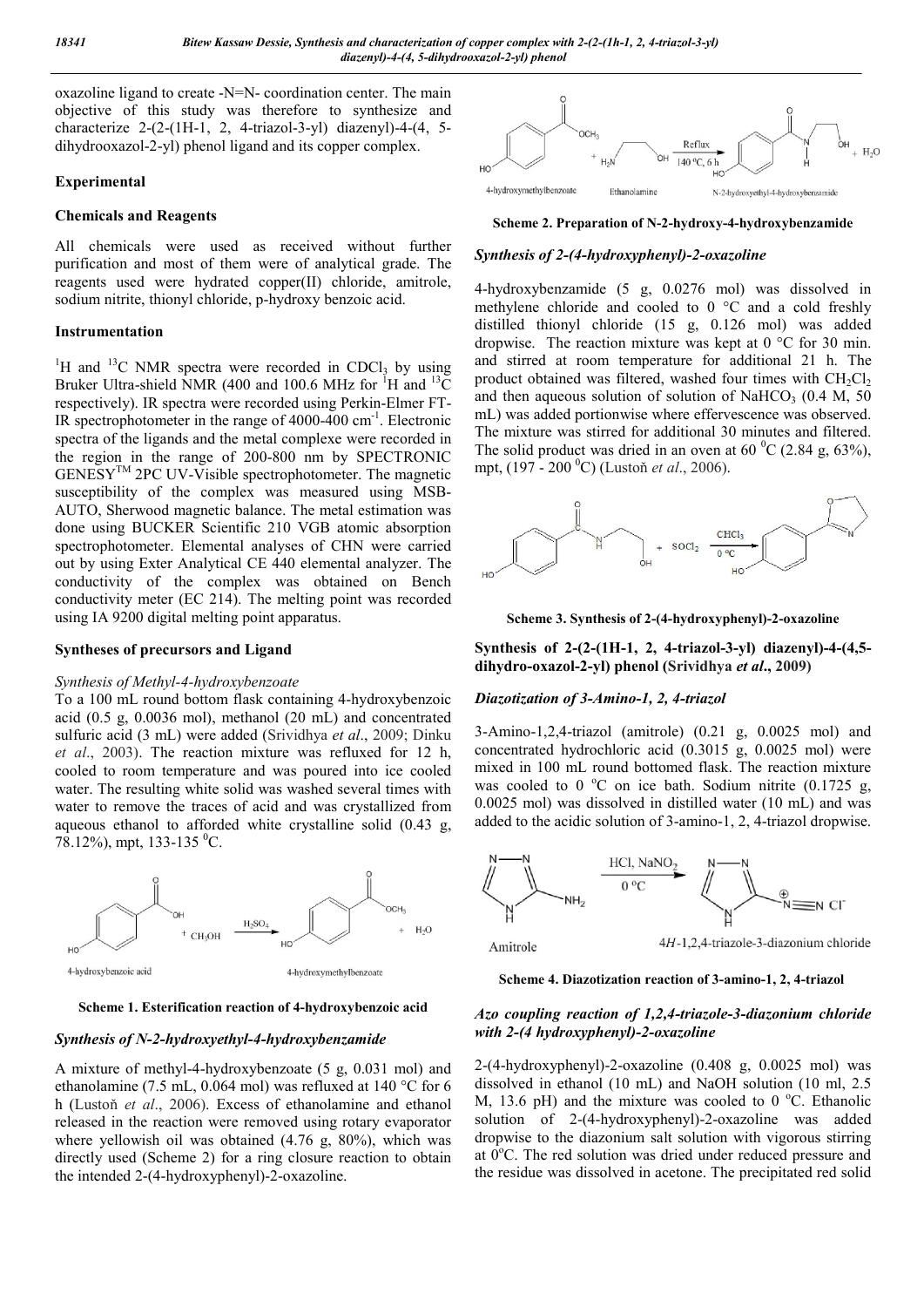was dried in oven at 50  $^{\circ}$ C (0.51 g, 80.6%), decomposes above  $296 °C$ .





#### Synthesis of metal ion complex

### *Syntheses of Complex of Cu(II) with 'L'*

To solution of 'L'  $(0.2 \text{ g}, 0.77 \text{ mmol})$  in methanol  $(15 \text{ mL})$ , a solution of CuCl<sub>2</sub>·2H<sub>2</sub>O (0.26 g, 0.0016 mmol) in methanol (5 mL) was added in a round bottomed flask. The resulting violet solution was refluxed for 5 h at 80 °C. The violet solution formed was filtered and washed with methanol and dried under vacuum to give a brownish solid (0.24 g, 82.8%). The complex was found to decompose at  $>$  350 <sup>0</sup>C.

161.23 and 166.51 ppm confirm the presence of three quaternary carbons and all the above NMR data) are in agreement with literature report (Srividhya *et al*., 2009; Dinku *et al*., 2003).

## *2-(4-hydroxyphenyl)-2-oxazoline*

<sup>1</sup>H-NMR (Acetone-d<sub>6</sub>, 400 MHz, ppm): δ 9.10(s, 1H, C<sub>6</sub>H<sub>4</sub>-OH); 7.85(d, 1H, Ar), 6.8(d, 1H, Ar); 4.4(t, 2H, (N-CH2), 3.8(t, 2H, O-CH<sub>2</sub>) (Figure 3). <sup>13</sup>C-NMR (Aceton-d<sub>6</sub>, 100.6 MHz, ppm): δ 54.57(1C, N-CH<sub>2</sub>), 67.10(1C, O-CH<sub>2</sub>), 115.00, 119.59 and 129.79(3C, Ar), 160.07(1C, C-OH) and 163.43(1C, N=C-O) (Figure 4). The DEPT spectrum (Figure 4) also shows two signals at δ 115.00 and 129.79 ppm for the two C-H groups in the benzene ring. The disappeared signals at 119.59, 160.07 and 163.43 ppm confirm the presence of three quaternary carbons in the compound.

Elemental analysis data found (calculated) values are: C, 63.97 (66.265), H, 5.54 (5.552) and N, 8.18 (8.582) are in a good agreement. IR (KBr) spectrum (Figure 5): 3555-3342 cm-1 ( $v_{OH}$ ); 3044 cm<sup>-1</sup> ( $v_{CH}$ , Ar); 2995-2912 cm<sup>-1</sup> ( $v_{CH}$ , aliphatic); 1634 cm<sup>-1</sup> ( $v_{C=N}$ , oxazoline); 1590 cm<sup>-1</sup> and 1511 cm<sup>-1</sup> ( $v_{C=C}$ ); 1369 cm<sup>-1</sup>, 1289 cm<sup>-1</sup> and 1248 cm<sup>-1</sup> ( $v_{\text{CH}}$ , aliphatic).



Fig.1.  $1_H$  NMR (CD<sub>3</sub>CN, 400 MHz, ppm) of methyl-4-hydroxybenzoate

# RESULTS AND DISCUSSION

### Characterization of Precursors and Ligand

## *Methyl-4-hydroxybenzoate*

<sup>1</sup>H NMR (CD<sub>3</sub>CN, 400 MHz, ppm): δ 7.90(d, 2H, Ar), 6.86(d, 2H, Ar), 7.7(s, 1H, OH), 3.82(s, 3H, CH3) (Figure 1). 13C-NMR (CD<sub>3</sub>CN, 100.6 MHz):  $\delta = 166.51(1C, C=0)$ , 161.23(1C, C-OH), 131.92, 121.85, 115.14 and 51.35(4C, Ar), (1C, C-OCH3) (Figure 2). The DEPT spectrum (Figure 2) also shows three signals at  $\delta$  131.54, 115.14 and 51.35 ppm for the three C-H groups in the benzene ring. The disappeared signals at 121.85,

All spectral data of the ligand (1H NMR (Figure 3), 13C NMR (Figure 4), IR (Figure 5) and elemental analysis data support the preparation of the precursor, (2-(4-hydroxyphenyl)-2 oxazoline), and are in agreement with literature report (Lustoň *et al*., 2006).

# *2-(2-(1H-1, 2,4-triazol-3-yl) diazenyl)-4-(4,5-dihydrooxazol-2 yl) phenol*

<sup>1</sup>H NMR (D<sub>2</sub>O, 400 MHz, ppm): δ 3.75(t, 2H, O-CH<sub>2</sub>); 4.4(t, 2H, N-CH<sub>2</sub>), 4.75(s, 1H, OH exchanged D<sub>2</sub>O); 6.55(d, 1H, Ar), 7.5(d, 1H, Ar), 8.05(s, 1H, -CH of 1,2,4-triazol), 8.25(s, 1H, NH of 1, 2, 4-triazol) (Figure 6). <sup>13</sup>C NMR (D<sub>2</sub>O, 100.6 MHz,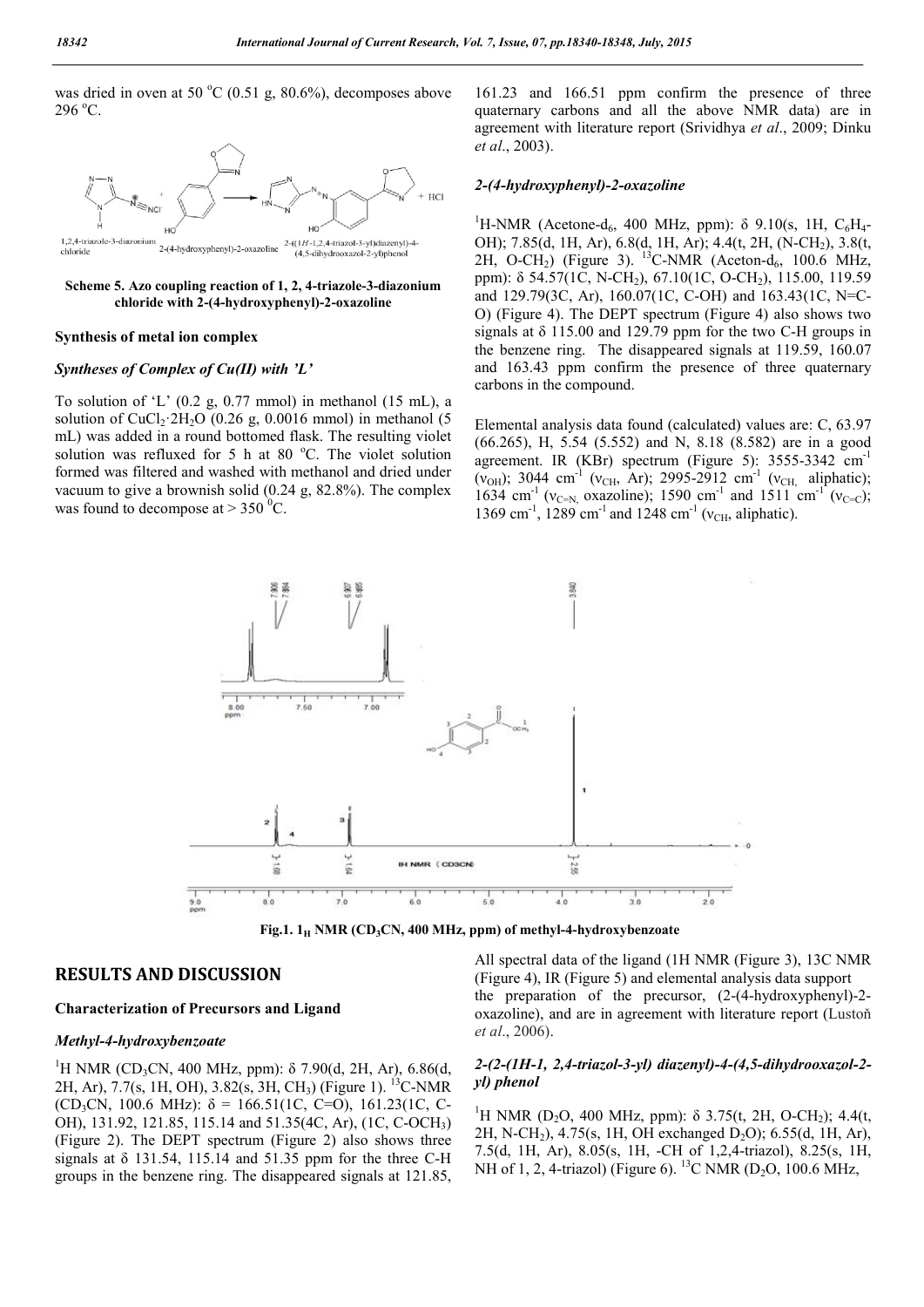

Fig. 2. DEPT-135 and C-13 NMR (CD<sub>3</sub>CN, 100.6 MHz, ppm) of methyl-4-hydroxybenzoate



Fig. 3.  $1_H$  NMR (Acetone-d6, 400 MHz, ppm) of 2-(4-hydroxyphenyl)-2-oxazoline



Fig.4. DEPT-135 and C-13 NMR (Acetone-d6, 100.6 MHz, ppm) of 2-(4-hydroxyphenyl)-2-oxazoline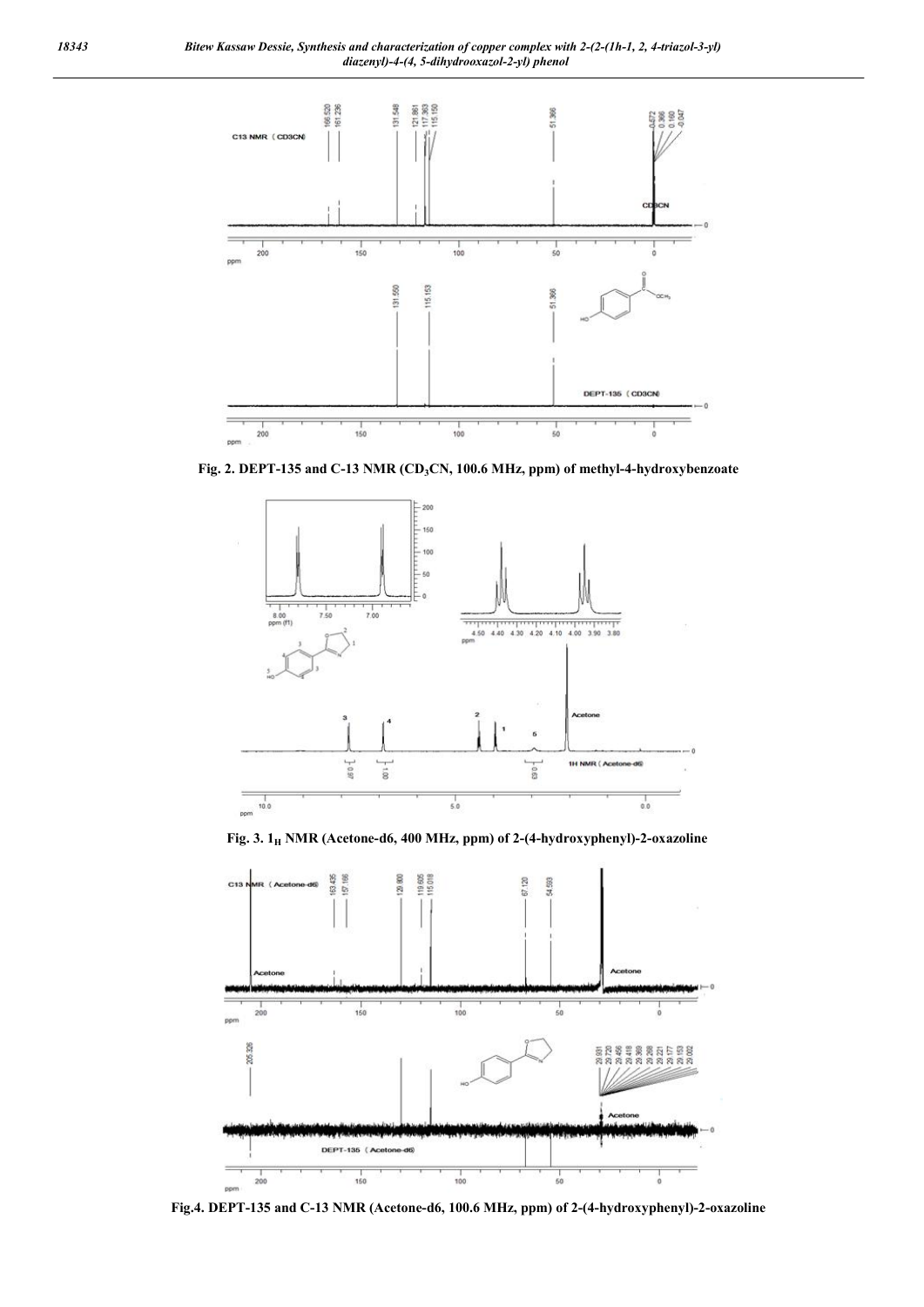ppm): δ 52.55, 67.78, 111.48, 116.71, 118.88, 123.51, 130.26, 150.23, 167.07, 167.43 and 171.25 ppm (Figure 7). The DEPT spectrum (Figure 7) also shows four signals at δ 118.88, 123.51, 130.25 and 150.22 ppm for the three C-H groups Catoms in the benzene ring and one C-H of C-atom in the amitrole moiety. The absence of signals at 111.48, 116.71 and 167.07, 167.43 and 171.25 ppm in the DEPT confirm the presence of five quaternary carbons.

The elemental analysis data found (calculated) values: C, 46.4 (50.1), H, 2.8 (3.9), and N, 28.04 (32.5) are in a good agreement. However, a small variation showing the synthesis of the desired compound has impurities due to recrystallization problem and due to instrumental defect as the number of nitrogen atom increases. The IR (KBr) spectrum of 'L' (Figure 8) shows a very broad and strong band in the region 3600-3200 cm<sup>-1</sup> assignable to  $v_{(NH)}$  of amitrole moiety and  $v_{(OH)}$  of the phenolic group.



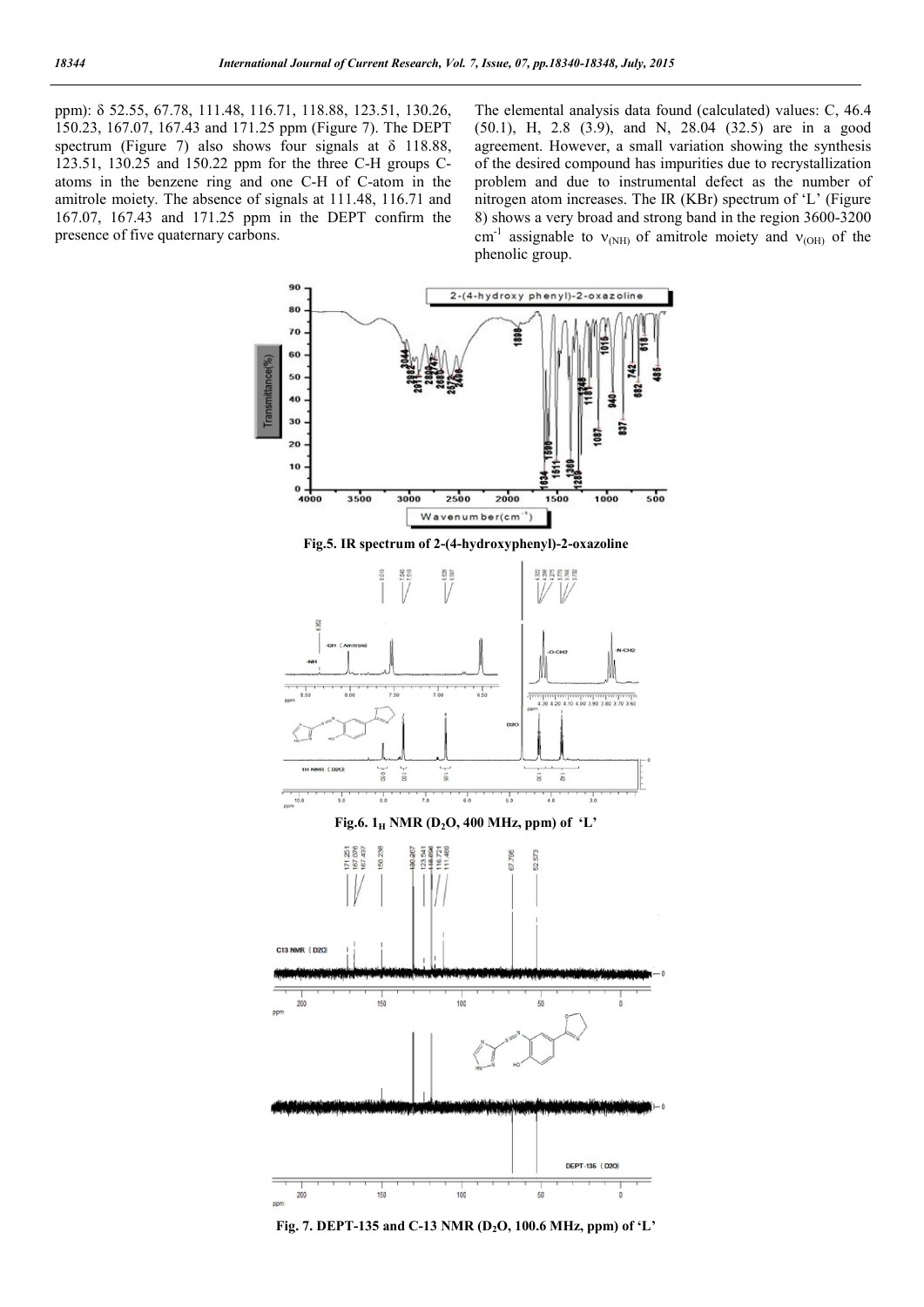The observed broad band may be attributed to involvement of the functional groups in the molecules in intermolecular as well as intramolecular hydrogen bonding interactions (Scheme 6). Multiple bands at  $1636$  cm<sup>-1</sup>, 1594 cm<sup>-1</sup> and 1545 cm<sup>-1</sup> are due to ring  $v_{N=C}$  and  $v_{NH, OH}$  o<sub>H)</sub> vibrations. The bands at 1368 cm<sup>-1</sup> and  $1289 \text{ cm}^{-1}$  are may be due to  $v_{\text{(CH)}}$  (aliphatic). Other characteristics are the medium band at  $1165 \text{ cm}^{-1}$ , 1087 cm<sup>-1</sup> and weak intensity band at 945 cm<sup>-1</sup> are assignable to  $v_{(C-0)}$ (phenolic) and  $v_{(N=N)}$  in amitrole ring. A strong intensity band at 866 cm<sup>-1</sup> indicates the  $v_{(C=N)}$ .

ions in complex was determined by comparison of the spectra of the ligand to their metal complex. The strong broad band of the ligand (Figure 8) in the region  $3600-3000$  cm<sup>-1</sup> is modified into a relatively narrow band and appeared in the region 3400-  $3200 \text{ cm}^{-1}$  in IR spectrum of the complex (Figure 9). This may be owing to the presence of coordinated water molecule in the complex. The absence of the phenolic OH group in the complex can be justified by the absence of band structure in the region  $3000-3200$  cm<sup>-1</sup> and  $3450-3600$  cm<sup>-1</sup>. This can be due to the deprotonation of phenolic O-H group and its subsequent



Scheme 6. Possible intramolecular (a) and intermolecular (b) hydrogen bonding in 'L'

Spectral data:  ${}^{1}$ H NMR (Figure 6),  ${}^{13}$ C NMR (Figure 7) and IR (Figure 8) for 'L' confirm the synthesis of the ligand is achieved and the data are also in an excellent agreement with literature report (Srividhya *et al*., 2009).

# *Physical properties of ligand and its copper complex*

Some of the physical properties of the ligand and its complex are presented in Table 1.

| Table 1. Physical properties of the ligand and its copper complex |  |  |
|-------------------------------------------------------------------|--|--|
|-------------------------------------------------------------------|--|--|

| Compound                   | Yield $(\% )$ | Color    | mpt $(^{\circ}C)$ | Physical<br>Appearance |
|----------------------------|---------------|----------|-------------------|------------------------|
| $L = (C_{11}H_{10}N_6O_2)$ | 80.6          | red      | $>$ 296           | Powder                 |
| $[(Cu)2(L)2(Cl2)(H2O)4]$   | 82.8          | Brownish | > 350             | .                      |

# Characterization of metal complex of the synthesized ligand

## *IR spectra of Cu(II) complex with 'L'*

The most important peaks of the IR spectra have been assigned for the ligand and the binding sites of the ligand to the metal involvement in coordination to Cu(II) centre. This is also confirmed from the a positive shifting of  $v_{(C-0)}$  bands from 1165 to 1168 cm<sup>-1</sup>, 1289 to 1303cm<sup>-1</sup>, 1368 to 1384 cm<sup>-1</sup> and 1087 to 1090 cm-1 (Dinku *et al*., 2003).

The downward shift of  $v_{(C=N)}$  of the 2-oxazoline ring in 'L' from  $1638 \text{ cm}^{-1}$  in the ligand (Figure 8) to  $1607 \text{ cm}^{-1}$  in the complex (Figure 9) can be attributed to the involvement of cyclic nitrogen of the 2-oxazoline in coordination. A positive shift of the azo group  $V_{(N=N)}$  stretching frequency of the complex from 1503 cm<sup>-1</sup> in the free ligand to 1516 cm<sup>-1</sup> in the complex indicates coordination of the ligand to the Cu(II) via the N=N group. Appearance of new or non-ligand bands in the spectra of the complex are assignable to rocking  $(\rho_r(H_2O))$  at 745, 839 and 945 cm<sup>-1</sup>) and wagging  $(\rho_w(H_2O))$  at 664 cm<sup>-1</sup>) modes of coordinated water. A new band at 483 cm<sup>-1</sup> may be due to M-N vibrations which confirm the coordination of the ligand through N-atom of the ligand (Aly, 2011). The assignments of the IR spectral data of the ligand and its Cu(II) complex is summarized in Table 2.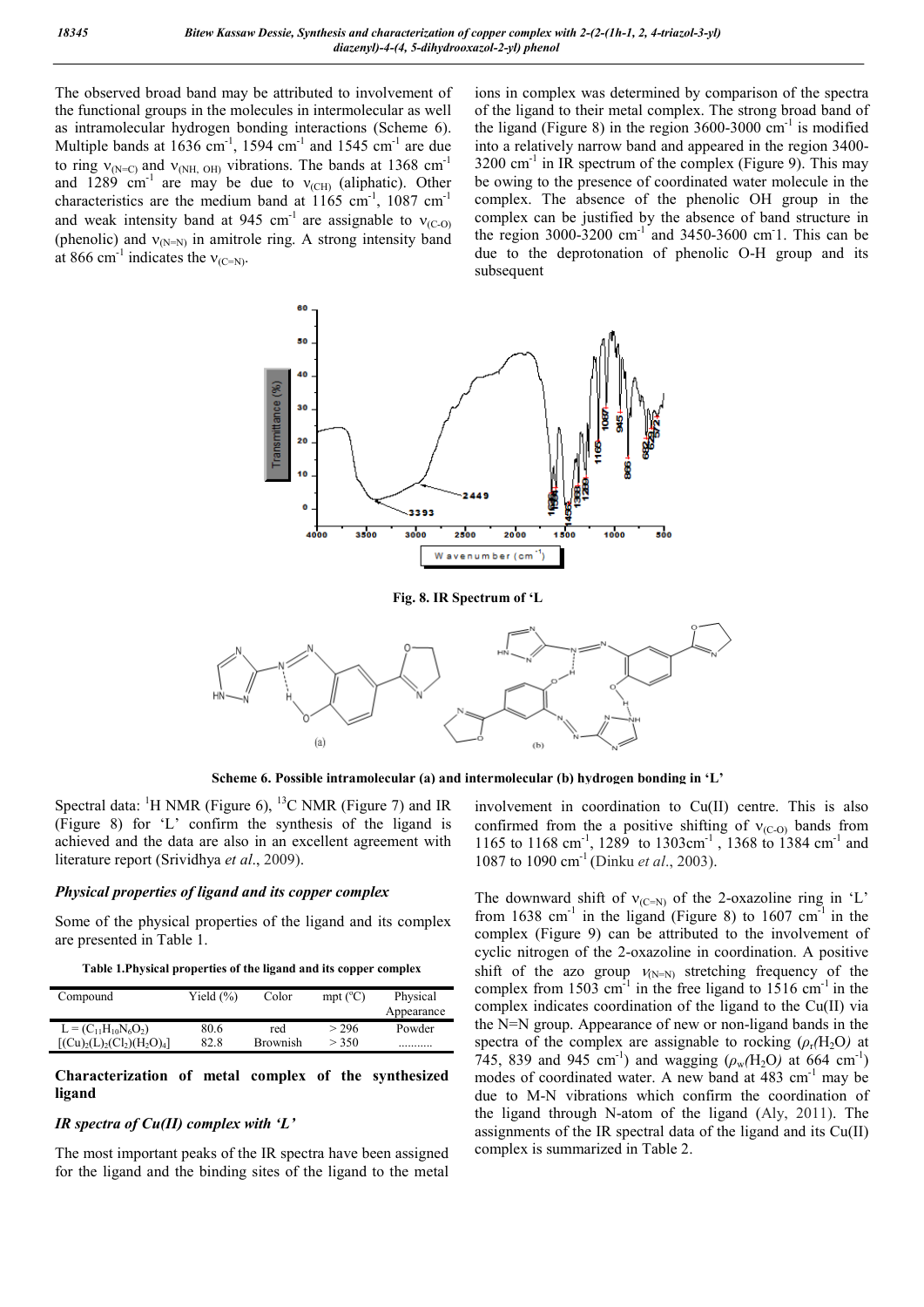

Fig. 9. IR spectrum of Cu-L Complex

Table 2. Assignments of the IR frequencies  $(cm<sup>-1</sup>)$  of 'L' and its Cu(II) complex

| Compound     | $V_{\text{(O-H, N-H)}}$ | $V_{(C=N)}$ | $v_{(N=N)}$ | $V_{(C-O)}$                 | New bands                    |
|--------------|-------------------------|-------------|-------------|-----------------------------|------------------------------|
| Ligand $(L)$ | 3600-3200               | 1636        | 1503        | 1165,1289,<br>1368,1087     |                              |
| Complex      | 3400-3200               | 1607        | 1516        | 1168,1303<br>,1384.<br>1090 | 745, 839,<br>945,664.<br>483 |

*Electronic spectra (UV-Vis) of ligand and its metal complex*

The ligand (L) is a red colored compound and shows well resolve absorption bands in the visible region. Its electronic spectrum was recorded in DMF and four main absorption bands were observed: 294, 311, 357 and 516 nm (Figure 10). The first band (294 nm) may be attributed to phenyl moiety of the ligand  $\pi \rightarrow \pi^*$  and intra-ligand  $\pi \rightarrow \pi^*$  transitions. The second band (311 nm), is attributed n→π<sup>\*</sup> electronic transition of the -N=N- group. The band at 357 nm and 516 nm, can be assigned to  $\pi \rightarrow \pi^*$  transition involving the whole electronic system of the azo-dyes (Kirkan and Gup, 2008).



Fig. 10. UV-Vis spectrum of 'L'

The complex (Figure 11) showed a single broad band 555 nm in the visible region which can be identified as d-d band of the central ion, that is, an electronic transition localized on Cu(II) ion. The spectra of tetragonality distorted complexes should consist of three bands corresponding to the transitions  ${}^{2}B_{1g} \rightarrow {}^{2}A_{1g}$ ,  ${}^{2}B_{1g} \rightarrow {}^{2}B_{2g}$  and  ${}^{2}B_{1g} \rightarrow {}^{2}E_{g}$ . But generally, such complexes exhibit (Gup, 2006), a broad structure less band with or without shoulder between14000-1800 $cm^{-1}$  depending

upon strength of axial and in-plane ligands. Since only single d-d broad band at 555 cm-1 has been observed in the complex reported here in, it is conclude that all the three transitions be within this broad envelope and the complex shows distorted octahedral geometry.



Fig. 11. UV-Vis spectrum of Cu-L Complex

*Magnetic susceptibility measurement of Cu(II) complex of 'L'* The magnetic moment values of the Cu(II) complex is 2.5BM at 292 K. It is seen that these magnetic moment values of copper complex is slightly higher than the theoretical value of 1.73 BM for one  $d^9$  copper ion, while they are also lower than that expected for di-nuclear copper(II) complexes. These subnormal magnetic moment values of the di-nuclear complexes may be explained by a weak antiferromagnetic intramolecular interaction since this situation can occur when 2 equivalent metal ions are coupled via an exchange interaction in a polynuclear complex and it is in expected range for distorted octahedral geometry (Iqbal *et al*., 2005).

### *Determination of composition of the metal in the complex*

Metal ion determination in the complex gave 0.31 ppm (15.7%). These information reveal that Cu(II) complex of the ligand is 1:1 metal to ligand ratio. The experimental and calculated data obtained from the AAS analysis are presented in Table 3.

|  | Table 3. Determination of metal ions in the complex using AAS |  |  |
|--|---------------------------------------------------------------|--|--|
|  |                                                               |  |  |

| Metal complex            | Concentratio<br>n of metal | Percentage of metal<br>in the complex $(\% )$ |       | M: L<br>ratio |
|--------------------------|----------------------------|-----------------------------------------------|-------|---------------|
|                          | ion (ppm)                  | Calculated                                    | Found |               |
| $[(Cu)2(L)2(Cl2)(H2O)4]$ | 0.31                       | 16.16                                         | 157   | $1 \cdot 1$   |

#### Chloride Test

The formation of the white precipitate is a clear indication for the presence of chloride ions in the complex. The percentage of chloride found was 8.7%. These values demonstrate the presence of two chloride ions per molecule of the complex. The analytical result for the determination of the chloride ions in the complex is summarized in Table 4.

Table 4. Percentage of Chloride in the complex

| Complex                  | Mass of $Cl(g)$      | % of chloride |            |
|--------------------------|----------------------|---------------|------------|
|                          |                      | Found         | Calculated |
| $[(Cu)2(L)2(Cl2)(H2O)4]$ | $8.7 \times 10^{-4}$ | 87            | 9.03       |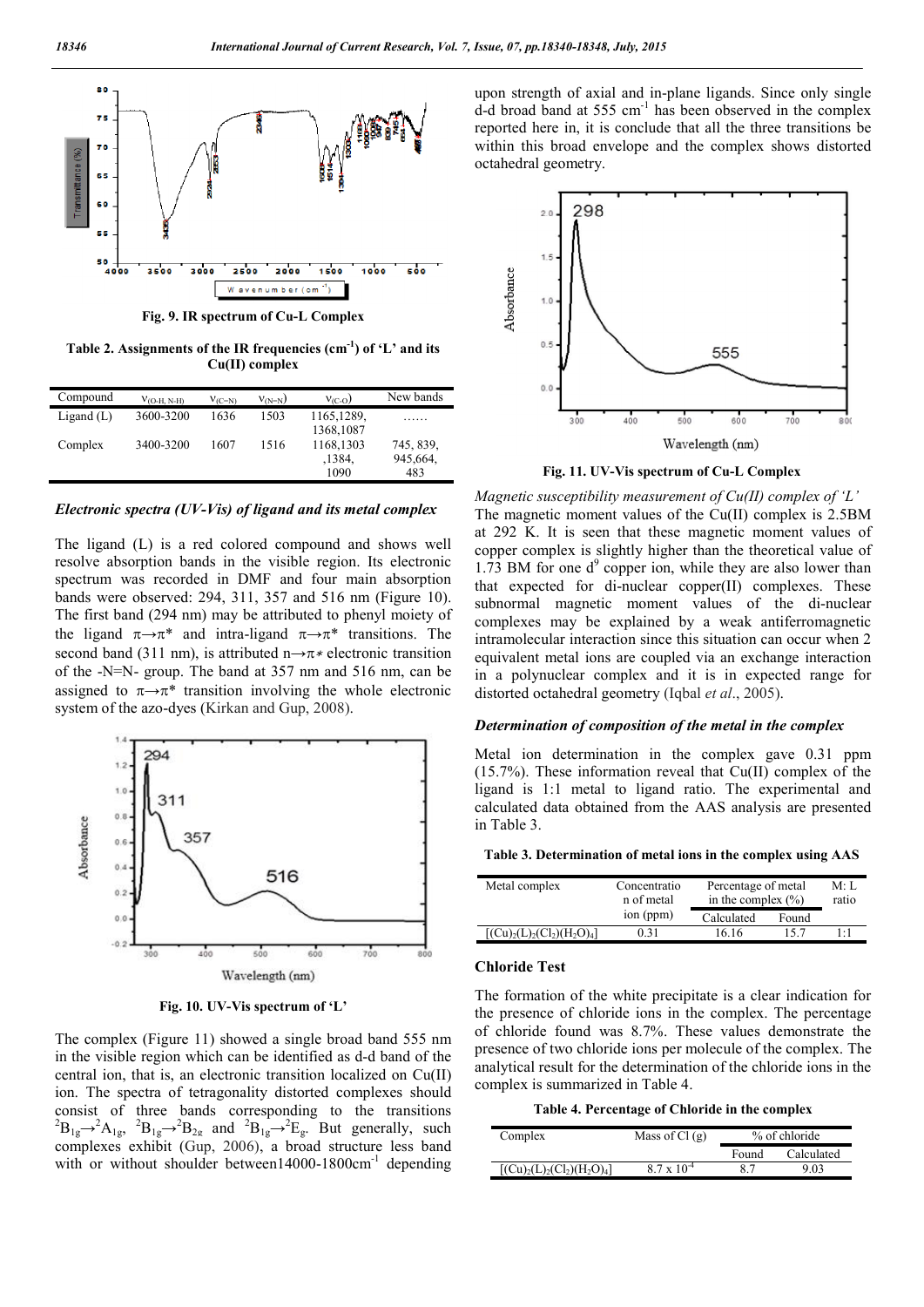

Fig.12. Proposed structures of Cu(II)-L complex

# Conclusion

The  ${}^{1}$ H and  ${}^{13}$ C NMR, IR, UV-Vis and elemental analysis data established the correct synthesis of 2-(4-hydroxyphenyl)-2 oxazoline. IR and NMR and elemental analysis data clearly indicate the preparation of 'L'. These analytical methods as well as magnetic susceptibility and conductivity measurements synergetic with determination of amount of metal ion in AAS and chloride determination in the complex evidence the syntheses of metal complex. The IR and UV-Vis data confirm that 'L' binds to the metal centers via C=N of 2-oxazoline, - N=N- of the azo group and O-H of the oxazoline group has been demonstrated. The non-electrolytic nature of the complex and presence of chloride ions reveal the coordination of the chloride ion in the inner sphere. The magnetic susceptibility measurement data are also supportive evidence for the geometry of this complex. Based on collective analytical data, the proposed structure of the complex is represented by Figure 12.

# **REFERENCES**

- Aly, S. A. 2011. Copper (II), Nickel (II), Cobalt (II), Lithium (I) Complexes of thiosemicarbazide derivatives and Antibacterial activity, *J. Chem. Pharm. Res.*, *3*(6), 1028- 1036.
- Andreasch, R. 1884. To the knowledge of Allylharnstoffs. Monatshefte fur Chemie/Chemical Monthly, 5 (1), 33-46.
- Baker, W. E., and Saleem, M. 1987. Coupling of reactive polystyrene and polyethylene in melts. *Polymer*, *28*(12), 2057-2062.
- Cardi, N., Po, R., Giannotta, G., Occhiello, E., Garbassi, F., and Messina, G. 1993. Chain extension of recycled poly (ethylene terephthalate) with 2, 2′‐Bis (2‐oxazoline). *Journal of Applied Polymer Science*, *50*(9), 1501-1509.
- Culbertson, B. M. 2002. Cyclic imino ethers in step-growth polymerizations. *Progress in Polymer Science*, *27*(3), 579- 626.
- Dinku, W., Megersa, N., Raju, V. J. T., Solomon, T., Jönsson, J. Å., and Retta, N. 2003. Studies on transition metal complexes of herbicidal compounds. II: Transition metal complexes of derivatized 2-chloro-4-ethylamino-6 isopropylamino-s-triazine (atrazine). *Bulletin of the Chemical Society of Ethiopia*, *17*(1).
- Feth, M. P., Klein, A., and Bertagnolli, H. 2003. Investigation of the Ligand Exchange Behavior of Square‐Planar Nickel (II) Complexes by X‐ray Absorption Spectroscopy and X‐ray Diffraction. *European Journal of Inorganic Chemistry*, *2003*(5), 839-852.
- Frump, J. A. 1971. Oxazolines. Their preparation, reactions, and applications. *Chemical Reviews*, *71*(5), 483-505.
- Gant, T. G., and Meyers, A. I. 1994. The chemistry of 2 oxazolines (1985–present). Tetrahedron, 50(8), 2297-2360.
- Guillon, H., Daniele, S., Hubert-Pfalzgraf, L. G., and Letoffe, J. M. 2004. Synthesis, characterisation and thermal decomposition study of cerium (IV) 2-(2′-hydroxyphenyl)- 2-oxazoline derivatives. *Polyhedron*, *23*(8), 1467-1472.
- Gup, R. 2006. A new unsymmetrical vic-dioxime bearing salicylaldehyde 4-aminobenzoylhydrazone and its homoand heterotrinuclear complexes with copper (II) and nickel (II) ions. *Russian Journal of Coordination Chemistry*, *32*(2), 99-108.
- Hathaway, B. J., Wilkinson, G., Gillard, R. D., and McCleverty, J. A. 1987. Comprehensive coordination chemistry. *The synthesis, reactions, properties and applications of coordination compounds*, *5*, 533-774.
- Hoveyda, H. R., Karunaratne, V., Rettig, S. J., and Orvig, C. 1992. Coordination chemistry of 2-(2'-hydroxyphenyl)-2 oxazolines with aluminum, gallium, and indium: first tris (ligand) metal (III) complexes of this naturally occurring binding group. *Inorganic Chemistry*, *31*(26), 5408-5416.
- Iqbal, M. S., Bukhari, I. H., and Arif, M. 2005. Preparation, characterization and biological evaluation of copper (II) and zinc (II) complexes with Schiff bases derived from amoxicillin and cephalexin. *Applied Organometallic Chemistry*, *19*(7), 864-869.
- Irving, H. M. N. H. and Williams, R. 1953. The stability of transition-metal complexes. *Journal of the Chemical Society (Resumed)*, 3192-3210.
- Ishida, T., Inoue, M., Hamada, Y., Kato, S., and Shioiri, T. 1987. X-ray crystal structure of ascidiacyclamide, a cytotoxic cyclic peptide from ascidian. *Journal of the Chemical Society, Chemical Communications*, (5), 370- 371.
- Kirkan, B., and Gup, R. 2008. Synthesis of new azo dyes and Copper (II) complexes derived from barbituric acid and 4 aminobenzoylhydrazone. *Turkish Journal of Chemistry*, *32*(1), 9.
- Kobayashi, S. 1990. Ethylenimine polymers. *Progress in Polymer Science*, *15*(5), 751-823.

Lach, C., Hanselmann, R., Frey, H., and Mülhaupt, R. 1998. Hyperbranchedcarbosilaneoxazoline‐macromonomers: polymerization and coupling to a trimesic acid core. *Macromolecular Rapid Communications*, *19*(9), 461-465.

- Loontjens, T., Belt, W., Stanssens, D., and Weerts, P. 1993. Synthesis of 1, 2-bis (2-oxazolinyl-2) ethane and its application as chain extender for poly (ethylene terephthalate). *Polymer Bulletin*, *30*(1), 13-18.
- Lustoň, J., Kronek, J., and Böhme, F. 2006. Synthesis and polymerization reactions of cyclic imino ethers. I. Ring-opening homopolyaddition of AB-type hydroxyphenyl‐substituted 2‐oxazolines. *Journal of Polymer Science Part A: Polymer Chemistry*, *44*(1), 343- 355.